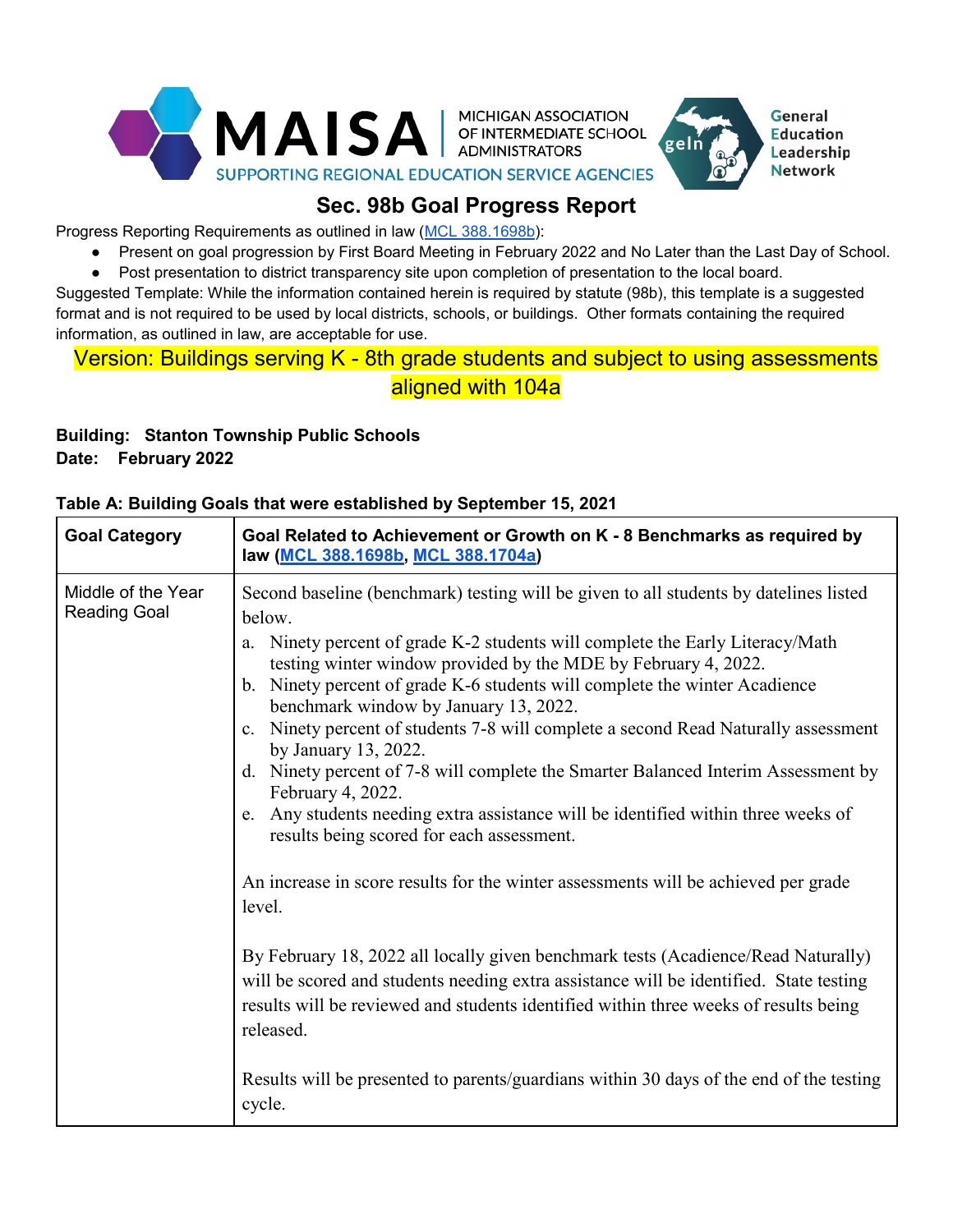|                                               | Progress reports will be presented to The Stanton Township Public Schools Board of<br>Directors at the February board meeting.                                                                                                                                                                                                                                                                                                                                                                                                                                                                                                                                                                                                                                                                                                                                                                                                                                                                                                                                                                                                                                |  |  |  |  |
|-----------------------------------------------|---------------------------------------------------------------------------------------------------------------------------------------------------------------------------------------------------------------------------------------------------------------------------------------------------------------------------------------------------------------------------------------------------------------------------------------------------------------------------------------------------------------------------------------------------------------------------------------------------------------------------------------------------------------------------------------------------------------------------------------------------------------------------------------------------------------------------------------------------------------------------------------------------------------------------------------------------------------------------------------------------------------------------------------------------------------------------------------------------------------------------------------------------------------|--|--|--|--|
|                                               | Progress reports will be posted to the school website transparency page by the third<br>week in February.                                                                                                                                                                                                                                                                                                                                                                                                                                                                                                                                                                                                                                                                                                                                                                                                                                                                                                                                                                                                                                                     |  |  |  |  |
| End of the Year<br><b>Reading Goal</b>        | The last benchmark assessments will be given to all students by datelines listed below.<br>Ninety percent of grade K-2 students will complete the Early Literacy/Math<br>a.<br>testing spring window provided by the MDE by TBD.<br>b. Ninety percent of grade K-6 students will complete the winter Acadience<br>benchmark window by May 13, 2022.<br>c. Ninety percent of students 7-8 will complete a third Read Naturally assessment by<br>May 13, 2022.<br>d. Ninety percent of 7-8 will complete the Smarter Balanced Interim Assessment by<br>May 27, 2022.<br>An increase in score results for the end of the year/spring will be achieved per grade<br>level over the middle of year testing.<br>By June 30, 2022 all end of the year assessment results will be reviewed by an<br>educational team to determine supplements needed for students over the summer,<br>classroom placement for the 2022-2023 school year, and any extra interventions<br>needed for students.<br>Final progress reports will be presented to parents/guardians by June 30, 2022.<br>Final progress reports will be presented to the Board of Directors during the June |  |  |  |  |
|                                               | 2022 Board Meeting (may be presented earlier if data is available) and posted on the<br>schools website under the transparency page.                                                                                                                                                                                                                                                                                                                                                                                                                                                                                                                                                                                                                                                                                                                                                                                                                                                                                                                                                                                                                          |  |  |  |  |
| Middle of the Year<br><b>Mathematics Goal</b> | Second baseline (benchmark) testing will be given to all students by datelines listed<br>below.<br>Ninety percent of grade K-2 students will complete the Early Literacy/Math<br>a.<br>testing winter window provided by the MDE by February 4, 2022.<br>b. Ninety percent of grade K-6 students will complete the winter Acadience<br>benchmark window by January 13, 2022.<br>c. Ninety percent of students 7-8 will complete a second Read Naturally assessment<br>by January 13, 2022.<br>d. Ninety percent of 7-8 will complete the Smarter Balanced Interim Assessment by<br>February 4, 2022.<br>e. Any students needing extra assistance will be identified within three weeks of<br>results being scored for each assessment.<br>An increase in score results for the winter assessments will be achieved per grade<br>level.                                                                                                                                                                                                                                                                                                                        |  |  |  |  |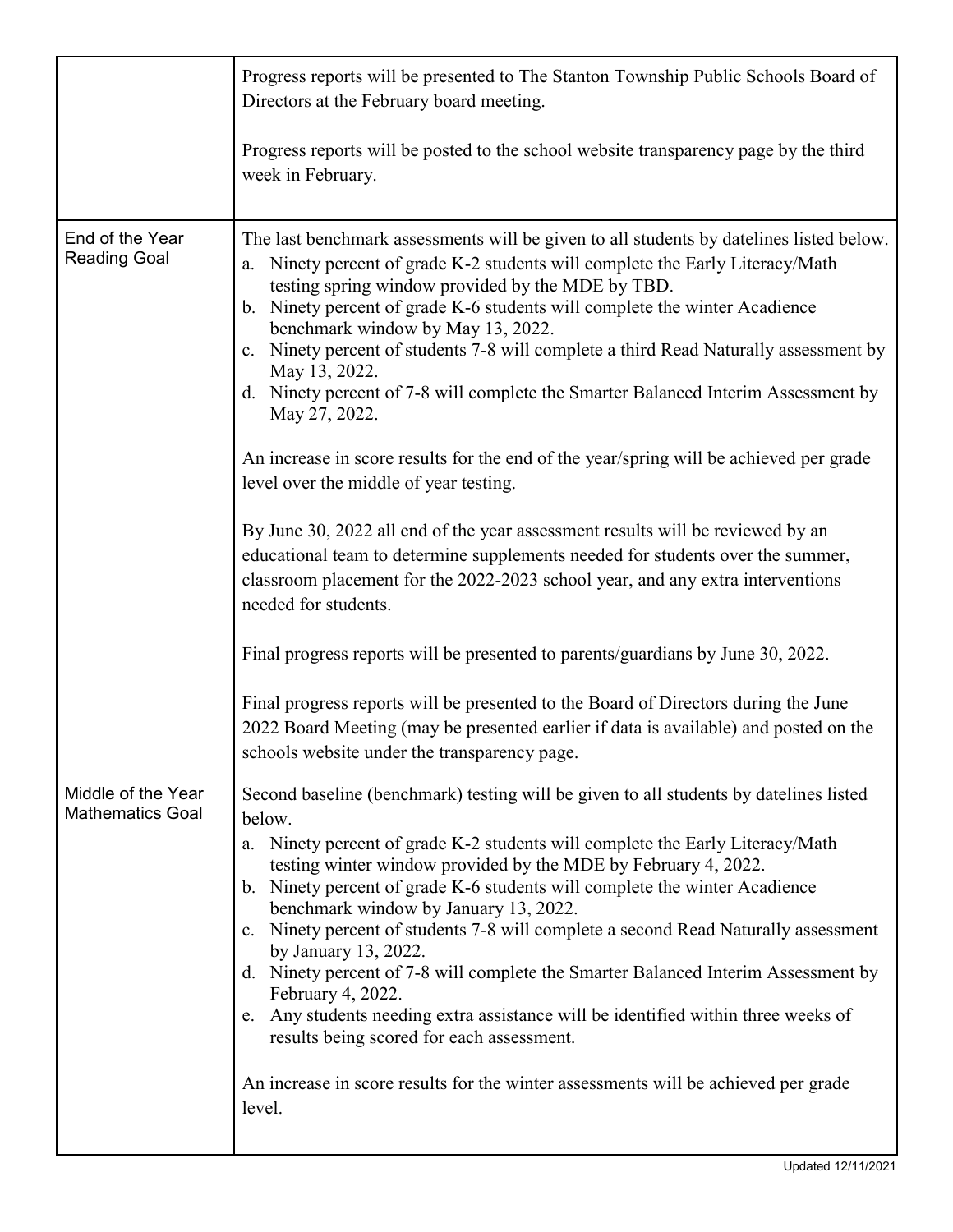|                                            | By February 18, 2022 all locally given benchmark tests (Acadience/Read Naturally)<br>will be scored and students needing extra assistance will be identified. State testing<br>results will be reviewed and students identified within three weeks of results being<br>released.<br>Results will be presented to parents/guardians within 30 days of the end of the testing<br>cycle.<br>Progress reports will be presented to The Stanton Township Public Schools Board of<br>Directors at the February board meeting.<br>Progress reports will be posted to the school website transparency page by the third<br>week in February.                                                                                                                                                                                                                                                                                                                                                                                                                                                                                                                                                                                                                                                                  |
|--------------------------------------------|-------------------------------------------------------------------------------------------------------------------------------------------------------------------------------------------------------------------------------------------------------------------------------------------------------------------------------------------------------------------------------------------------------------------------------------------------------------------------------------------------------------------------------------------------------------------------------------------------------------------------------------------------------------------------------------------------------------------------------------------------------------------------------------------------------------------------------------------------------------------------------------------------------------------------------------------------------------------------------------------------------------------------------------------------------------------------------------------------------------------------------------------------------------------------------------------------------------------------------------------------------------------------------------------------------|
| End of the Year<br><b>Mathematics Goal</b> | The last benchmark assessments will be given to all students by datelines listed below.<br>Ninety percent of grade K-2 students will complete the Early Literacy/Math<br>a.<br>testing spring window provided by the MDE by TBD.<br>b. Ninety percent of grade K-6 students will complete the winter Acadience<br>benchmark window by May 13, 2022.<br>c. Ninety percent of students 7-8 will complete a third Read Naturally assessment by<br>May 13, 2022.<br>d. Ninety percent of 7-8 will complete the Smarter Balanced Interim Assessment by<br>May 27, 2022.<br>An increase in score results for the end of the year/spring will be achieved per grade<br>level over the middle of year testing.<br>By June 30, 2022 all end of the year assessment results will be reviewed by an<br>educational team to determine supplements needed for students over the summer,<br>classroom placement for the 2022-2023 school year, and any extra interventions<br>needed for students.<br>Final progress reports will be presented to parents/guardians by June 30, 2022.<br>Final progress reports will be presented to the Board of Directors during the June<br>2022 Board Meeting (may be presented earlier if data is available) and posted on the<br>schools website under the transparency page. |

As passed by the state legislature, reports to local school boards must include, but are not limited to, disaggregated information by student demographics, grade level, and the mode of instruction received by the pupils to which the information applies.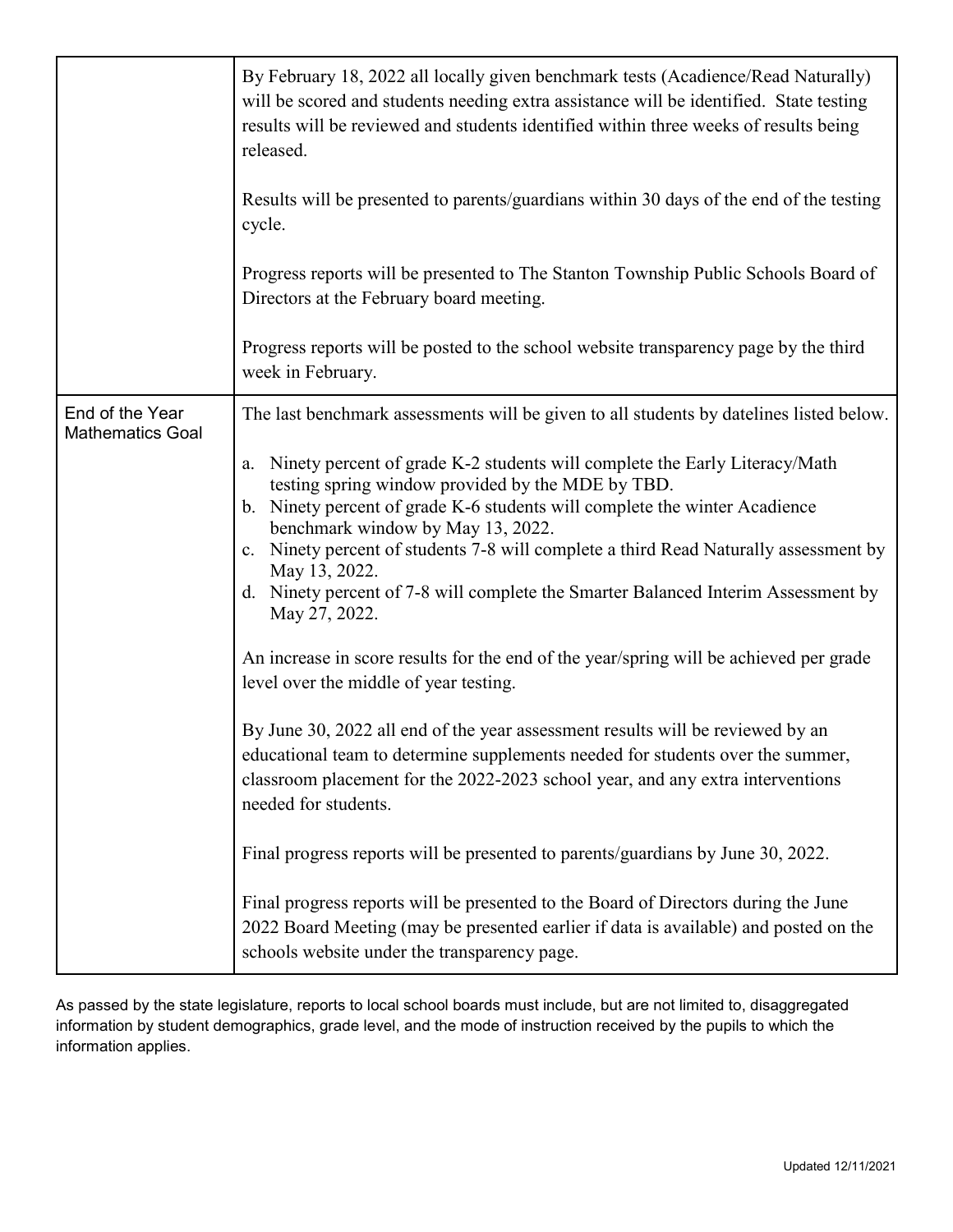| <b>Reporting</b><br>Category<br>Suggest reporting on<br>subgroups where<br>$n \geq 30$ | <b>By First Board Meeting in</b><br>February 2022                                                             |                                                                               | No Later than<br><b>Last Day of School Year</b> |      |
|----------------------------------------------------------------------------------------|---------------------------------------------------------------------------------------------------------------|-------------------------------------------------------------------------------|-------------------------------------------------|------|
|                                                                                        | Reading                                                                                                       | Math                                                                          | Reading                                         | Math |
| <b>All Students</b>                                                                    | Acadience: 69%<br>Read Naturally: 71%<br><b>MDE Early Literacy:</b><br>95%<br>Smarter Balanced:<br>62%        | Acadience: 70%<br><b>MDE Math K-2: 97%</b><br><b>Smarter Balanced:</b><br>38% |                                                 |      |
| Econ.<br>Disadvantaged                                                                 | Acadience: 65%<br>Read Naturally: 65%<br><b>MDE Early Literacy:</b><br>84%<br><b>Smarter Balanced:</b><br>65% | Acadience: 62%<br><b>MDE Math K-2: 97%</b><br><b>Smarter Balanced:</b><br>41% |                                                 |      |
| <b>Special Education</b>                                                               | Not Reported                                                                                                  | Not Reported                                                                  |                                                 |      |
| <b>English Learner</b>                                                                 | N/A                                                                                                           | N/A                                                                           |                                                 |      |
| Female                                                                                 | Acadience: 77%<br>Read Naturally: 85%<br><b>MDE Early Literacy:</b><br>77%<br><b>Smarter Balanced:</b><br>85% | Acadience: 73%<br>MDE Math K-2: 73%<br><b>Smarter Balanced:</b><br>45%        |                                                 |      |
| Male                                                                                   | Acadience: 64%<br>Read Naturally: 50%<br><b>MDE Early Literacy:</b><br>64%<br><b>Smarter Balanced:</b><br>29% | Acadience: 66%<br><b>MDE Math K-2: 66%</b><br><b>Smarter Balanced:</b><br>29% |                                                 |      |
| <b>Race/Ethnicity 1</b>                                                                | Not Reported                                                                                                  | Not Reported                                                                  |                                                 |      |

### **Table B: Achievement or Growth on Benchmark Assessment - By Student Demographics**

**Special Education and Race/Ethnicity are not reported as the subgroups are small and would possibly lead to identification of individual students.**